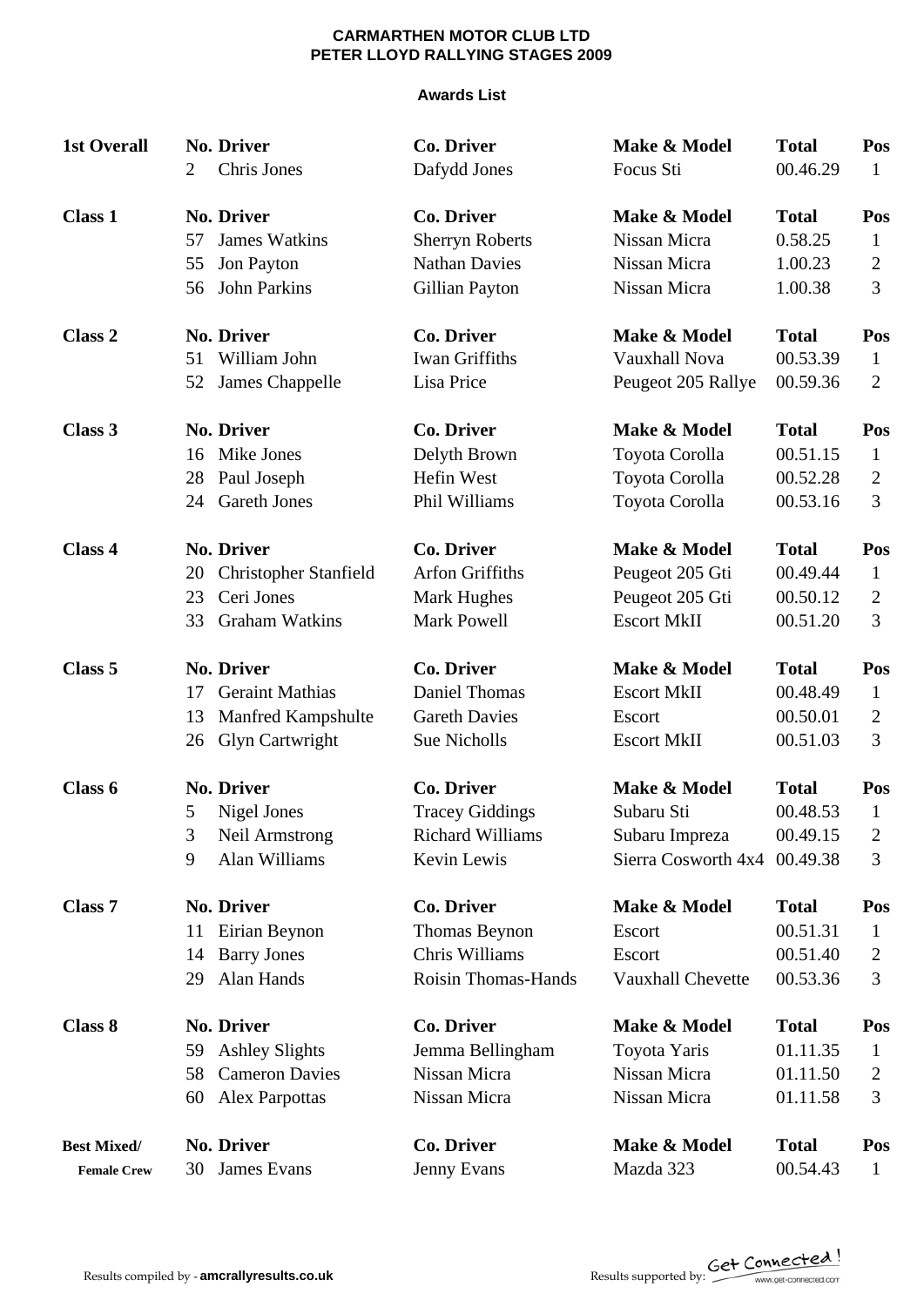### **Final Results**

|                |                        | בווומו ולכאוונ          |                       |                          |              |            | <b>Position Position</b> |
|----------------|------------------------|-------------------------|-----------------------|--------------------------|--------------|------------|--------------------------|
|                | <b>Car No Driver</b>   | Co. Driver              | Make & Model          | <b>Class</b>             | <b>Total</b> |            | <b>Overall In Class</b>  |
| 2              | Chris Jones            | Dafydd Jones            | Focus Sti             | 6                        | 00.46.29     | 1          |                          |
| 17             | <b>Geraint Mathias</b> | Daniel Thomas           | <b>Escort MkII</b>    | 5                        | 00.48.49     | $\sqrt{2}$ | 1                        |
| 5              | Nigel Jones            | <b>Tracey Giddings</b>  | Subaru Sti            | 6                        | 00.48.53     | 3          | $\mathbf{1}$             |
| 3              | Neil Armstrong         | <b>Richard Williams</b> | Subaru Impreza        | 6                        | 00.49.15     | 4          | $\overline{2}$           |
| 9              | Alan Williams          | Kevin Lewis             | Sierra Cosworth 4x4   | 6                        | 00.49.38     | 5          | 3                        |
| 20             | Christopher Stanfield  | Arfon Griffiths         | Peugeot 205 Gti       | 4                        | 00.49.44     | 6          | $\mathbf{1}$             |
| 10             | Alan Bowen             | Jason Sugden            | Subaru Impreza        | 6                        | 00.49.45     | 7          | $\overline{\mathcal{L}}$ |
| 13             | Manfred Kampshulte     | <b>Gareth Davies</b>    | Escort                | 5                        | 00.50.01     | 8          | $\overline{2}$           |
| 23             | Ceri Jones             | Mark Hughes             | Peugeot 205 Gti       | 4                        | 00.50.12     | 9          | $\overline{c}$           |
| 25             | Philip Turner          | <b>Simon Anthony</b>    | Subaru Impreza        | 6                        | 00.50.51     | 10         | 5                        |
| 26             | <b>Glyn Cartwright</b> | Sue Nicholls            | <b>Escort MkII</b>    | 5                        | 00.51.03     | 11         | 3                        |
| 15             | Jonathan Williams      | Wayne Palmer            | Honda Civic Type R    | 5                        | 00.51.10     | 12         | $\overline{\mathcal{L}}$ |
| 16             | Mike Jones             | Delyth Brown            | Toyota Corolla        | 3                        | 00.51.15     | 13         | $\mathbf{1}$             |
| 33             | <b>Graham Watkins</b>  | Mark Powell             | <b>Escort MkII</b>    | $\overline{\mathcal{L}}$ | 00.51.20     | 14         | 3                        |
| 11             | Eirian Beynon          | Thomas Beynon           | Escort                | 7                        | 00.51.31     | 15         | $\,1$                    |
| 14             | <b>Barry Jones</b>     | Chris Williams          | Escort                | 7                        | 00.51.40     | 16         | $\overline{c}$           |
| 36             | Mark James             | <b>Roger Hicks</b>      | Ford Puma             | 5                        | 00.51.44     | 17         | 5                        |
| 31             | Ian Kenvin             | <b>Bob Hemmings</b>     | <b>Escort Mk1</b>     |                          | 00.51.45     | 18         | $\overline{\mathcal{L}}$ |
|                |                        |                         |                       | 4                        |              |            |                          |
| 32             | Andrew Grange          | Chris Jordan            | <b>Escort MkII</b>    | 6                        | 00.51.49     | 19         | 6                        |
| 28             | Paul Joseph            | Hefin West              | Toyota Corolla        | 3                        | 00.52.28     | 20         | $\overline{c}$           |
| $\overline{4}$ | <b>Jason Davies</b>    | <b>Jason Davies</b>     | <b>Escort MkII</b>    | $\overline{\mathcal{L}}$ | 00.52.55     | 21         | 5                        |
| 46             | Tony McCArthy          | <b>Matt Power</b>       | <b>Talbot Sunbeam</b> | 5                        | 00.53.13     | 22         | 6                        |
| 24             | Gareth Jones           | Phil Williams           | Toyota Corolla        | 3                        | 00.53.16     | 23         | 3                        |
| 43             | Mike Jones             | <b>Robin Moses</b>      | Peugeot 205 Gti       | 4                        | 00.53.23     | 24         | 6                        |
| 53             | Gwilym Owen            | Paul Griffiths          | <b>Talbot Sunbeam</b> | 3                        | 00.53.30     | 25         | 4                        |
| 29             | Alan Hands             | Roisin Thomas-Hands     | Vauxhall Chevette     | 7                        | 00.53.36     | 26         | 3                        |
| 51             | William John           | <b>Iwan Griffiths</b>   | Vauxhall Nova         | $\overline{c}$           | 00.53.39     | $27\,$     | $\mathbf{1}$             |
| 27             | Michael Kimber         | <b>Carl Davies</b>      | Peugeot 309           | 5                        | 00.53.39     | 28         | $\overline{7}$           |
| 48             | James Tout             | Jordan Jones            | Peugeot 106 Gti       | 3                        | 00.53.41     | 29         | 5                        |
| 54             | <b>Nigel Davies</b>    | <b>Gareth James</b>     | <b>Escort MkII</b>    | 3                        | 00.54.21     | 30         | 6                        |
| 30             | James Evans            | Jenny Evans             | Mazda 323             | 7                        | 00.54.43     | 31         | 4                        |
| 40             | <b>Gethin Dafis</b>    | <b>Richard Hughes</b>   | Vauxhall Astra        | 7                        | 00.55.27     | 32         | 5                        |
| 45             | Anthony King           | <b>Steven King</b>      | Subaru Impreza        | 6                        | 00.55.51     | 33         | $\overline{7}$           |
| 34             | David Jones            | <b>Glyn Price</b>       | <b>BMW E30</b>        | 7                        | 00.56.05     | 34         | 6                        |
| 71             | <b>Iwan Mayes</b>      | Gweneira Davies         | <b>Escort MkII</b>    | 4                        | 00.56.17     | 35         | 7                        |
| 6              | Ray Horton             | <b>Stuart Powell</b>    | Darrian T90R          | 6                        | 00.56.45     | 36         | 8                        |
| 57             | <b>James Watkins</b>   | <b>Sherryn Roberts</b>  | Nissan Micra          | $\mathbf{1}$             | 00.58.25     | 37         | 1                        |
| 39             | <b>Mark Jones</b>      | <b>Shaun Davies</b>     | <b>Escort MkII</b>    | 7                        | 00.58.40     | 38         | 7                        |
| 19             | <b>James Martin</b>    | <b>Dylan James</b>      | Vauxhall Astra        | 4                        | 00.59.07     | 39         | 8                        |
| 52             | James Chappelle        | Lisa Price              | Peugeot 205 Rallye    | 2                        | 00.59.36     | 40         | $\overline{c}$           |
| 55             | Jon Payton             | <b>Nathan Davies</b>    | Nissan Micra          | 1                        | 01.00.23     | 41         | $\overline{c}$           |
| 56             | <b>John Parkins</b>    | Gillian Payton          | Nissan Micra          | $\mathbf{1}$             | 01.00.38     | 42         | 3                        |
| 47             | Chris Jones            | Daniel Jones            | <b>Escort MkII</b>    | 7                        | 01.02.31     | 43         | 8                        |
| 42             | <b>Brynmor Carroll</b> | Evan Gordon             | Vauxhall Astra        | 4                        | 01.02.33     | 44         | 9                        |
| $\mathbf{1}$   | Robert Tout            | Laura Tout              | Mitsibushi Evo 9      | 6                        | Retired      |            |                          |
| 8              | <b>Bryan Davies</b>    | Alun Lewis              | Mitsibushi Evo 6      | 6                        | Retired      |            |                          |
| 12             | John Thomas            | Kelly Llewellyn         | Mitsibushi Evo 6 RS   | 6                        | Retired      |            |                          |
| 18             | Sean Crowley           | <b>Mark Mayes</b>       | Vauxhall Nova         | $\mathbf{2}$             | Retired      |            |                          |
| 21             | <b>Mark Snelling</b>   | Jamie Vaughan           | Peugeot 205 Gti       | 3                        | Retired      |            |                          |
| 22             | Damian Gill            | Tim Murphy              | Escort                | 5                        | Retired      |            |                          |
| 35             | Mark Hatton            | Alan Hatton             | Renault Clio          | 5                        | Retired      |            |                          |
| 37             | Philip Jones           | Ian Jury                | Audi Quattro          | 6                        | Retired      |            |                          |
| 38             | Len Giles              | Helen Giles             | Sierra                | 7                        | Retired      |            |                          |
| 41             | Gareth Morgan          | Karen Morgan            | Vauxhall Nova         | $\boldsymbol{2}$         | Retired      |            |                          |
| 44             | Phil Sanders           |                         |                       | 4                        | Retired      |            |                          |
|                |                        | <b>Matt Rogers</b>      | Peugeot 205 Gti       |                          |              |            |                          |
| 49             | <b>Edrian Monk</b>     | Ceri Davies             | Vauxhall Corsa        | $\overline{\mathcal{A}}$ | Retired      |            |                          |

Results compiled by **- amcrallyresults.co.uk** Results supported by: <u>Cet Connected.com</u>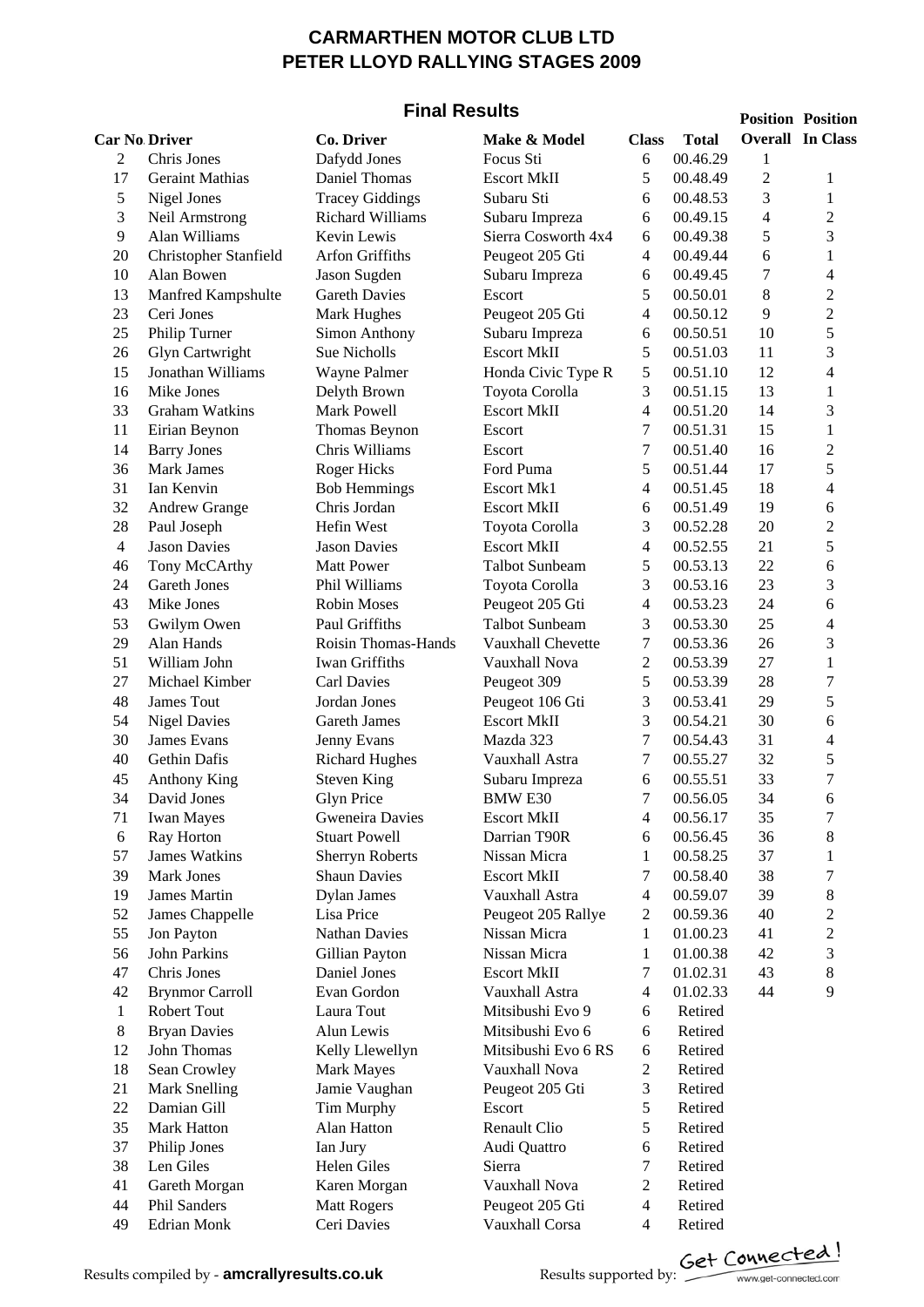### **Final Results**

|    | ι ιιαι ινσουιιο      |             |                |              |         |  | <b>Position Position</b> |  |
|----|----------------------|-------------|----------------|--------------|---------|--|--------------------------|--|
|    | <b>Car No Driver</b> | Co. Driver  | Make & Model   | <b>Class</b> | Total   |  | <b>Overall In Class</b>  |  |
| 50 | Dafydd Davies        | Ryan Thomas | Vauxhall Corsa |              | Retired |  |                          |  |

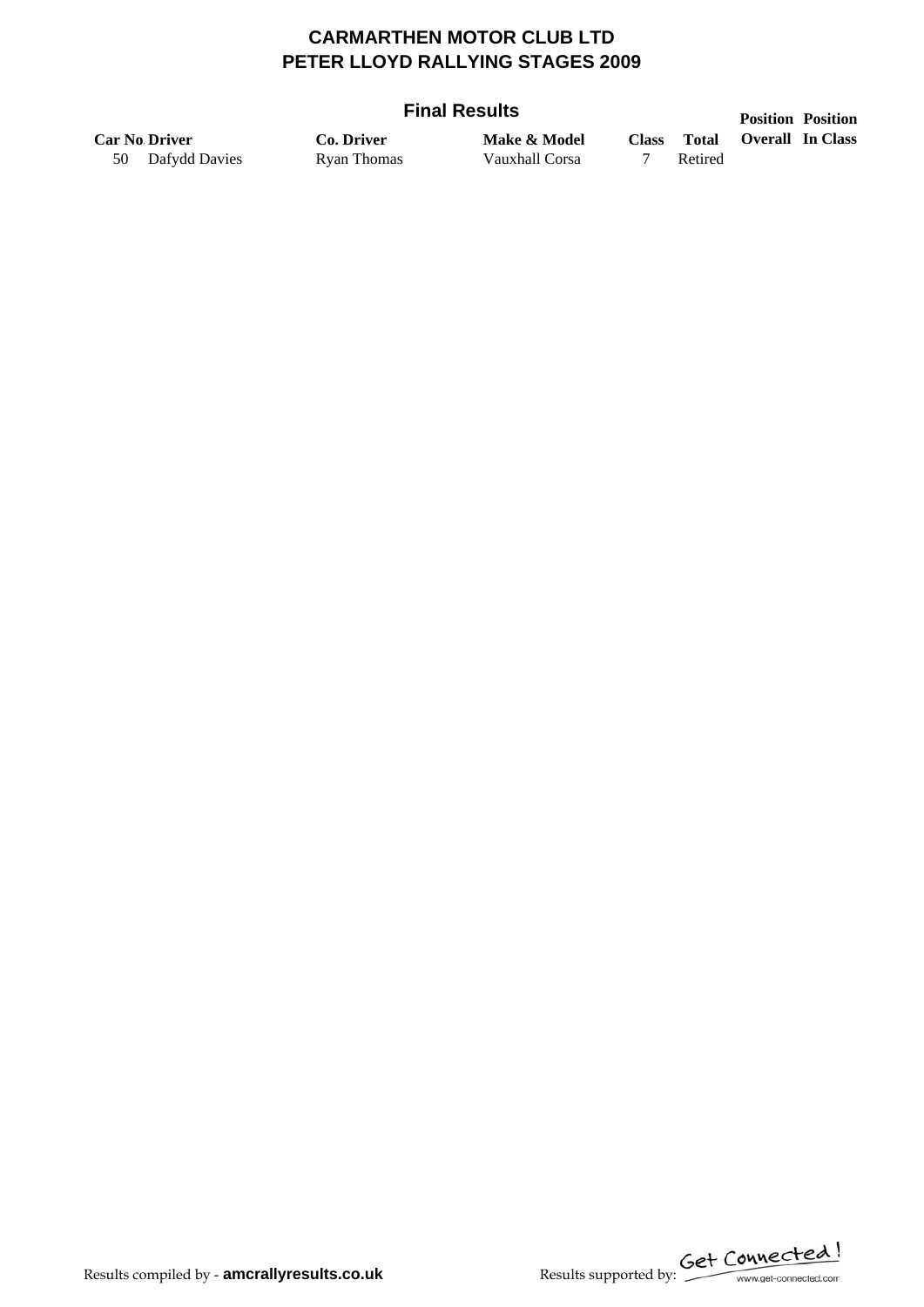#### **Results in Car Order**

|                      |                        |                        |                       |                          |       |       |                                             |       |       |                |                | <b>Position Position</b> |
|----------------------|------------------------|------------------------|-----------------------|--------------------------|-------|-------|---------------------------------------------|-------|-------|----------------|----------------|--------------------------|
| <b>Car No Driver</b> |                        | Co. Driver             | Make & Model          |                          |       |       | Class Stage 1 Stage 2 Stage 4 Stage 5 Other |       |       | <b>Total</b>   |                | <b>Overall</b> In Class  |
| $\mathbf{1}$         | <b>Robert Tout</b>     | Laura Tout             | Mitsibushi Evo 9      | 6                        | 09.19 | 13.40 | 12.00                                       | 00.00 | 00.00 | Retired        |                |                          |
| $\mathfrak{2}$       | Chris Jones            | Dafydd Jones           | Focus Sti             | 6                        | 09.14 | 13.16 | 12.02                                       | 11.57 | 00.00 | 00.46.29       | 1              |                          |
| 3                    | Neil Armstrong         | Richard Williams       | Subaru Impreza        | 6                        | 09.58 | 14.01 | 12.39                                       | 12.37 | 00.00 | 00.49.15       | $\overline{4}$ | $\overline{2}$           |
| 4                    | <b>Jason Davies</b>    | <b>Jason Davies</b>    | <b>Escort MkII</b>    | 4                        | 13.18 | 14.05 | 13.01                                       | 12.31 | 00.00 | 00.52.55       | 21             | 5                        |
| 5                    | Nigel Jones            | <b>Tracey Giddings</b> | Subaru Sti            | 6                        | 09.48 | 13.58 | 12.51                                       | 12.16 | 00.00 | 00.48.53       | 3              | $\mathbf{1}$             |
| 6                    | Ray Horton             | <b>Stuart Powell</b>   | Darrian T90R          | 6                        | 09.28 | 13.33 | 12.44                                       | 21.00 | 00.00 | 00.56.45       | 36             | 8                        |
| 8                    | <b>Bryan Davies</b>    | Alun Lewis             | Mitsibushi Evo 6      | 6                        | 09.32 | 13.38 | 00.00                                       | 00.00 | 00.00 | Retired        |                |                          |
| 9                    | Alan Williams          | Kevin Lewis            | Sierra Cosworth 4x4   | 6                        | 09.42 | 14.18 | 12.57                                       | 12.41 | 00.00 | 00.49.38       | 5              | 3                        |
| 10                   | Alan Bowen             | Jason Sugden           | Subaru Impreza        | 6                        | 09.50 | 14.12 | 12.53                                       | 12.50 | 00.00 | 00.49.45       | $\overline{7}$ | $\overline{4}$           |
| 11                   | Eirian Beynon          | Thomas Beynon          | Escort                | 7                        | 10.08 | 14.46 | 13.38                                       | 12.59 | 00.00 | 00.51.31       | 15             | $\mathbf{1}$             |
| 12                   | John Thomas            | Kelly Llewellyn        | Mitsibushi Evo 6 RS   | 6                        | 10.00 | 14.35 | 00.00                                       | 00.00 | 00.00 | Retired        |                |                          |
| 13                   | Manfred Kampshulte     | <b>Gareth Davies</b>   | Escort                | 5                        | 09.55 | 14.24 | 12.54                                       | 12.48 | 00.00 | 00.50.01       | 8              | $\overline{c}$           |
| 14                   | <b>Barry Jones</b>     | Chris Williams         | Escort                | $\overline{7}$           | 10.21 | 14.46 | 13.28                                       | 13.05 | 00.00 | 00.51.40       | 16             | $\overline{c}$           |
| 15                   | Jonathan Williams      | Wayne Palmer           | Honda Civic Type R    | 5                        | 10.14 | 14.43 | 13.12                                       | 13.01 | 00.00 | 00.51.10       | 12             | $\overline{4}$           |
| 16                   | Mike Jones             | Delyth Brown           | Toyota Corolla        | 3                        | 10.10 | 14.40 | 13.19                                       | 13.06 | 00.00 | 00.51.15       | 13             | $\mathbf{1}$             |
| 17                   | <b>Geraint Mathias</b> | Daniel Thomas          | <b>Escort MkII</b>    | 5                        | 09.41 | 13.54 | 12.43                                       | 12.31 | 00.00 | 00.48.49       | 2              | 1                        |
| 18                   | Sean Crowley           | Mark Mayes             | Vauxhall Nova         | $\overline{c}$           | 09.29 | 13.40 | 12.26                                       | 00.00 | 00.00 | Retired        |                |                          |
| 19                   | James Martin           | Dylan James            | Vauxhall Astra        | $\overline{4}$           | 10.59 | 14.17 | 12.51                                       | 21.00 | 00.00 | 00.59.07       | 39             | 8                        |
| 20                   | Christopher Stanfield  | Arfon Griffiths        | Peugeot 205 Gti       | 4                        | 09.50 | 14.17 | 12.51                                       | 12.46 | 00.00 | 00.49.44       | 6              | $\mathbf{1}$             |
| 21                   | Mark Snelling          | Jamie Vaughan          | Peugeot 205 Gti       | 3                        | 10.38 | 15.13 | 00.00                                       | 00.00 | 00.00 | Retired        |                |                          |
| 22                   | Damian Gill            | Tim Murphy             | Escort                | 5                        | 00.00 | 00.00 | 00.00                                       | 00.00 | 00.00 | Retired        |                |                          |
| 23                   | Ceri Jones             | Mark Hughes            | Peugeot 205 Gti       | $\overline{4}$           | 09.58 | 14.15 | 13.08                                       | 12.51 | 00.00 | 00.50.12       | 9              | $\overline{2}$           |
| 24                   | Gareth Jones           | Phil Williams          | Toyota Corolla        | 3                        | 10.19 | 15.15 | 13.44                                       | 13.58 | 00.00 | 00.53.16       | 23             | 3                        |
| 25                   | Philip Turner          | Simon Anthony          | Subaru Impreza        | 6                        | 09.50 | 14.18 | 13.22                                       | 13.21 | 00.00 | 00.50.51       | 10             | 5                        |
| 26                   | Glyn Cartwright        | Sue Nicholls           | <b>Escort MkII</b>    | 5                        | 10.07 | 14.37 | 13.18                                       | 13.01 | 00.00 | 00.51.03       | 11             | 3                        |
| 27                   | Michael Kimber         | Carl Davies            | Peugeot 309           | 5                        | 10.01 | 14.29 | 13.14                                       | 15.55 | 00.00 | 00.53.39       | 28             | $\overline{7}$           |
| 28                   | Paul Joseph            | Hefin West             | Toyota Corolla        | 3                        | 10.33 | 14.52 | 13.38                                       | 13.25 | 00.00 | 00.52.28       | 20             | $\overline{2}$           |
| 29                   | Alan Hands             | Roisin Thomas-Hands    | Vauxhall Chevette     | 7                        | 10.49 | 15.09 | 13.54                                       | 13.44 | 00.00 | 00.53.36       | 26             | 3                        |
| 30                   | James Evans            | Jenny Evans            | Mazda 323             | 7                        | 11.00 | 15.34 | 14.01                                       | 14.08 | 00.00 | 00.54.43       | 31             | $\overline{4}$           |
| 31                   | Ian Kenvin             | <b>Bob Hemmings</b>    | <b>Escort Mk1</b>     | $\overline{4}$           | 10.08 | 14.41 | 13.39                                       | 13.17 | 00.00 | 00.51.45       | 18             | $\overline{4}$           |
| 32                   | <b>Andrew Grange</b>   | Chris Jordan           | <b>Escort MkII</b>    | 6                        | 10.20 | 14.55 | 13.13                                       | 13.21 | 00.00 | 00.51.49       | 19             | 6                        |
| 33                   | Graham Watkins         | Mark Powell            | <b>Escort MkII</b>    | $\overline{4}$           | 10.03 | 14.41 | 13.29                                       | 13.07 | 00.00 | 00.51.20       | 14             | 3                        |
| 34                   | David Jones            | Glyn Price             | <b>BMW E30</b>        | $\overline{7}$           | 10.35 | 15.06 | 13.41                                       | 16.43 | 00.00 | 00.56.05       | 34             | 6                        |
| 35                   | Mark Hatton            | Alan Hatton            | Renault Clio          | 5                        | 00.00 | 00.00 | 00.00                                       | 00.00 | 00.00 | Retired        |                |                          |
| 36                   | Mark James             | Roger Hicks            | Ford Puma             | 5                        | 10.03 | 14.26 | 13.31                                       | 13.44 | 00.00 | 00.51.44       | 17             | 5                        |
| 37                   | Philip Jones           | Ian Jury               | Audi Quattro          | 6                        | 00.00 | 00.00 | 00.00                                       | 00.00 | 00.00 | Retired        |                |                          |
| 38                   | Len Giles              | Helen Giles            | Sierra                | 7                        | 10.47 | 17.16 | 00.00                                       | 00.00 | 00.00 | Retired        |                |                          |
| 39                   | Mark Jones             | <b>Shaun Davies</b>    | <b>Escort MkII</b>    | $\overline{7}$           | 10.49 | 20.23 | 13.51                                       | 13.37 | 00.00 | 00.58.40       | 38             | 7                        |
| 40                   | Gethin Dafis           | <b>Richard Hughes</b>  | Vauxhall Astra        | $\overline{7}$           | 10.11 | 18.36 | 13.22                                       | 13.18 | 00.00 | 00.55.27       | 32             | 5                        |
| 41                   | Gareth Morgan          | Karen Morgan           | Vauxhall Nova         | $\mathfrak{2}$           | 00.00 | 00.00 | 00.00                                       | 00.00 | 00.00 | Retired        |                |                          |
| 42                   | <b>Brynmor Carroll</b> | Evan Gordon            | Vauxhall Astra        | 4                        | 11.00 | 15.52 | 14.41                                       | 21.00 | 00.00 | 01.02.33       | 44             | 9                        |
| 43                   | Mike Jones             | <b>Robin Moses</b>     | Peugeot 205 Gti       | $\overline{4}$           | 10.46 | 15.18 | 13.51                                       | 13.28 |       | 00.00 00.53.23 | 24             | 6                        |
| 44                   | Phil Sanders           | Matt Rogers            | Peugeot 205 Gti       | 4                        | 11.06 | 16.27 | 00.00                                       | 00.00 | 00.00 | Retired        |                |                          |
| 45                   | Anthony King           | <b>Steven King</b>     | Subaru Impreza        | 6                        | 11.00 | 16.17 | 14.36                                       | 13.58 |       | 00.00 00.55.51 | 33             | 7                        |
| 46                   | Tony McCArthy          | Matt Power             | Talbot Sunbeam        | 5                        | 10.37 | 15.15 | 13.50                                       | 13.31 | 00.00 | 00.53.13       | 22             | 6                        |
| 47                   | Chris Jones            | Daniel Jones           | <b>Escort MkII</b>    | 7                        | 11.21 | 15.48 | 14.22                                       | 21.00 |       | 00.00 01.02.31 | 43             | 8                        |
| 48                   | James Tout             | Jordan Jones           | Peugeot 106 Gti       | 3                        | 10.45 | 15.16 | 13.51                                       | 13.49 | 00.00 | 00.53.41       | 29             | 5                        |
| 49                   | Edrian Monk            | Ceri Davies            | Vauxhall Corsa        | $\overline{\mathcal{L}}$ | 10.07 | 00.00 | 00.00                                       | 00.00 | 00.00 | Retired        |                |                          |
| 50                   | Dafydd Davies          | Ryan Thomas            | Vauxhall Corsa        | $\overline{7}$           | 11.00 | 16.12 | 14.17                                       | 00.00 | 00.00 | Retired        |                |                          |
| 51                   | William John           | Iwan Griffiths         | Vauxhall Nova         | 2                        | 10.43 | 15.12 | 13.56                                       | 13.48 | 00.00 | 00.53.39       | 27             | 1                        |
| 52                   | James Chappelle        | Lisa Price             | Peugeot 205 Rallye    | $\overline{c}$           | 11.42 | 16.58 | 15.31                                       | 15.25 |       | 00.00 00.59.36 | 40             | $\overline{2}$           |
| 53                   | Gwilym Owen            | Paul Griffiths         | <b>Talbot Sunbeam</b> | 3                        | 10.26 | 15.18 | 13.58                                       | 13.48 |       | 00.00 00.53.30 | 25             | 4                        |
| 54                   | <b>Nigel Davies</b>    | Gareth James           | <b>Escort MkII</b>    | 3                        | 10.49 | 15.30 | 14.06                                       | 13.56 |       | 00.00 00.54.21 | 30             | 6                        |
| 55                   | Jon Payton             | <b>Nathan Davies</b>   | Nissan Micra          | $\mathbf{1}$             | 11.57 | 19.20 | 14.40                                       | 14.26 |       | 00.00 01.00.23 | 41             | $\overline{c}$           |
| 56                   | John Parkins           | Gillian Payton         | Nissan Micra          | $\mathbf{1}$             | 12.06 | 17.19 | 15.43                                       | 15.30 |       | 00.00 01.00.38 | 42             | 3                        |
| 57                   | James Watkins          | Sherryn Roberts        | Nissan Micra          | 1                        | 11.43 | 16.43 | 15.09                                       | 14.50 |       | 00.00 00.58.25 | 37             | $\mathbf{1}$             |
| 71                   | <b>Iwan Mayes</b>      | Gweneira Davies        | <b>Escort MkII</b>    | 4                        | 10.05 | 14.16 | 18.48                                       | 13.08 |       | 00.00 00.56.17 | 35             | 7                        |
|                      |                        |                        |                       |                          |       |       |                                             |       |       |                |                |                          |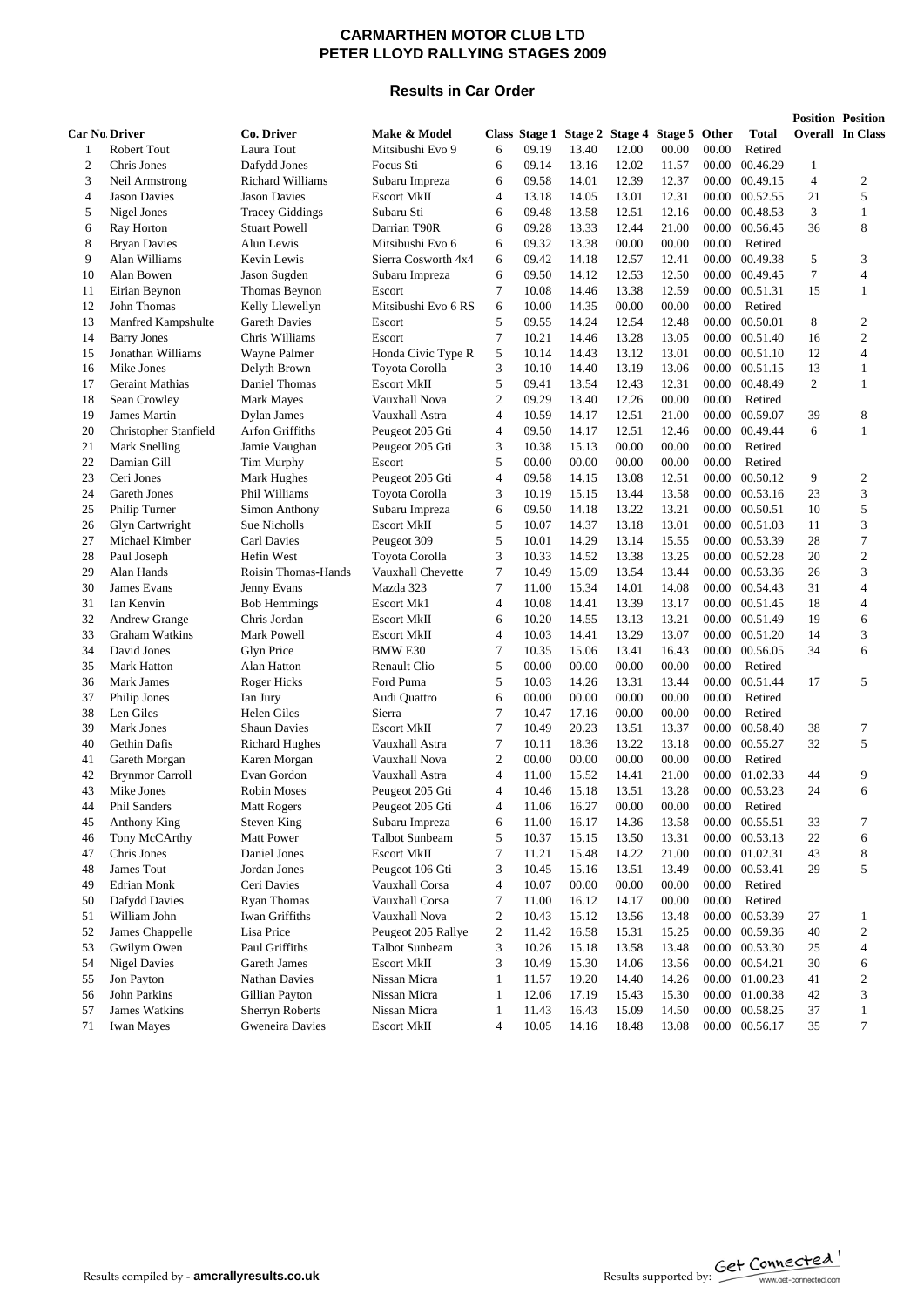#### **Results in Class Order**

| Car No. Driver  |                        | Co. Driver             | Make & Model        | <b>Class</b>             | <b>Total</b> | <b>Position</b><br>Overall | <b>Position In</b><br><b>Class</b> |
|-----------------|------------------------|------------------------|---------------------|--------------------------|--------------|----------------------------|------------------------------------|
| 57              | <b>James Watkins</b>   | <b>Sherryn Roberts</b> | Nissan Micra        | 1                        | 00.58.25     | 37                         | $\mathbf{1}$                       |
| 55              | Jon Payton             | Nathan Davies          | Nissan Micra        | $\mathbf{1}$             | 01.00.23     | 41                         | $\overline{c}$                     |
| 56              | John Parkins           | Gillian Payton         | Nissan Micra        | $\mathbf{1}$             | 01.00.38     | 42                         | 3                                  |
|                 |                        |                        |                     |                          |              |                            |                                    |
| Car No. Driver  |                        | Co. Driver             | Make & Model        | <b>Class</b>             | <b>Total</b> | <b>Position</b><br>Overall | <b>Position In</b><br><b>Class</b> |
| 51              | William John           | Iwan Griffiths         | Vauxhall Nova       | 2                        | 00.53.39     | 27                         | 1                                  |
| 52              | James Chappelle        | Lisa Price             | Peugeot 205 Rallye  | $\overline{c}$           | 00.59.36     | 40                         | $\mathfrak{2}$                     |
| 18              | Sean Crowley           | Mark Mayes             | Vauxhall Nova       | $\overline{c}$           | Retired      |                            |                                    |
| 41              | Gareth Morgan          | Karen Morgan           | Vauxhall Nova       | $\overline{c}$           | Retired      |                            |                                    |
|                 |                        |                        |                     |                          |              |                            |                                    |
| Car No. Driver  |                        | Co. Driver             | Make & Model        | <b>Class</b>             | <b>Total</b> | <b>Position</b><br>Overall | <b>Position In</b><br><b>Class</b> |
| 16              | Mike Jones             | Delyth Brown           | Toyota Corolla      | 3                        | 00.51.15     | 13                         | 1                                  |
| 28              | Paul Joseph            | Hefin West             | Toyota Corolla      | 3                        | 00.52.28     | 20                         | $\mathfrak{2}$                     |
| 24              | <b>Gareth Jones</b>    | Phil Williams          | Toyota Corolla      | 3                        | 00.53.16     | 23                         | 3                                  |
| 53              | Gwilym Owen            | Paul Griffiths         | Talbot Sunbeam      | 3                        | 00.53.30     | 25                         | $\overline{4}$                     |
| 48              | <b>James Tout</b>      | Jordan Jones           | Peugeot 106 Gti     | 3                        | 00.53.41     | 29                         | 5                                  |
| 54              | <b>Nigel Davies</b>    | <b>Gareth James</b>    | <b>Escort MkII</b>  | 3                        | 00.54.21     | 30                         | 6                                  |
| 21              | Mark Snelling          | Jamie Vaughan          | Peugeot 205 Gti     | 3                        | Retired      |                            |                                    |
|                 |                        |                        |                     |                          |              |                            |                                    |
|                 |                        |                        |                     |                          |              | <b>Position</b>            | <b>Position In</b>                 |
| Car No. Driver  |                        | Co. Driver             | Make & Model        | <b>Class</b>             | <b>Total</b> | Overall                    | <b>Class</b>                       |
| 20              | Christopher Stanfield  | Arfon Griffiths        | Peugeot 205 Gti     | 4                        | 00.49.44     | 6                          | 1                                  |
| 23              | Ceri Jones             | Mark Hughes            | Peugeot 205 Gti     | $\overline{\mathbf{4}}$  | 00.50.12     | 9                          | $\overline{2}$                     |
| 33              | <b>Graham Watkins</b>  | Mark Powell            | <b>Escort MkII</b>  | 4                        | 00.51.20     | 14                         | 3                                  |
| 31              | Ian Kenvin             | <b>Bob Hemmings</b>    | Escort Mk1          | $\overline{\mathcal{L}}$ | 00.51.45     | 18                         | $\overline{4}$                     |
| $\overline{4}$  | <b>Jason Davies</b>    | <b>Jason Davies</b>    | <b>Escort MkII</b>  | $\overline{\mathcal{L}}$ | 00.52.55     | 21                         | 5                                  |
| 43              | Mike Jones             | Robin Moses            | Peugeot 205 Gti     | $\overline{\mathbf{4}}$  | 00.53.23     | 24                         | 6                                  |
| 71              | <b>Iwan Mayes</b>      | Gweneira Davies        | <b>Escort MkII</b>  | 4                        | 00.56.17     | 35                         | $\overline{7}$                     |
| 19              | James Martin           | Dylan James            | Vauxhall Astra      | $\overline{\mathbf{4}}$  | 00.59.07     | 39                         | 8                                  |
| 42              | <b>Brynmor Carroll</b> | Evan Gordon            | Vauxhall Astra      | $\overline{\mathbf{4}}$  | 01.02.33     | 44                         | 9                                  |
| 44              | Phil Sanders           | <b>Matt Rogers</b>     | Peugeot 205 Gti     | $\overline{\mathcal{L}}$ | Retired      |                            |                                    |
| 49              | <b>Edrian Monk</b>     | Ceri Davies            | Vauxhall Corsa      | $\overline{\mathbf{4}}$  | Retired      |                            |                                    |
|                 |                        |                        |                     |                          |              |                            |                                    |
|                 |                        |                        |                     |                          |              | <b>Position</b>            | <b>Position In</b>                 |
| Car No. Driver  |                        | Co. Driver             | Make & Model        | <b>Class</b>             | <b>Total</b> | <b>Overall</b>             | <b>Class</b>                       |
| 17              | <b>Geraint Mathias</b> | Daniel Thomas          | <b>Escort MkII</b>  | 5                        | 00.48.49     | $\mathfrak{2}$             | 1                                  |
| 13              | Manfred Kampshulte     | <b>Gareth Davies</b>   | Escort              | 5                        | 00.50.01     | 8                          | $\overline{c}$                     |
| 26              | <b>Glyn Cartwright</b> | Sue Nicholls           | <b>Escort MkII</b>  | 5                        | 00.51.03     | 11                         | 3                                  |
| 15              | Jonathan Williams      | Wayne Palmer           | Honda Civic Type R  | 5                        | 00.51.10     | 12                         | $\overline{4}$                     |
| 36              | Mark James             | Roger Hicks            | Ford Puma           | 5                        | 00.51.44     | 17                         | 5                                  |
| 46              | Tony McCArthy          | <b>Matt Power</b>      | Talbot Sunbeam      | 5                        | 00.53.13     | 22                         | 6                                  |
| 27              | Michael Kimber         | Carl Davies            | Peugeot 309         | 5                        | 00.53.39     | 28                         | 7                                  |
| 22              | Damian Gill            | Tim Murphy             | Escort              | 5                        | Retired      |                            |                                    |
| $\overline{35}$ | Mark Hatton            | Alan Hatton            | <b>Renault Clio</b> | 5                        | Retired      |                            |                                    |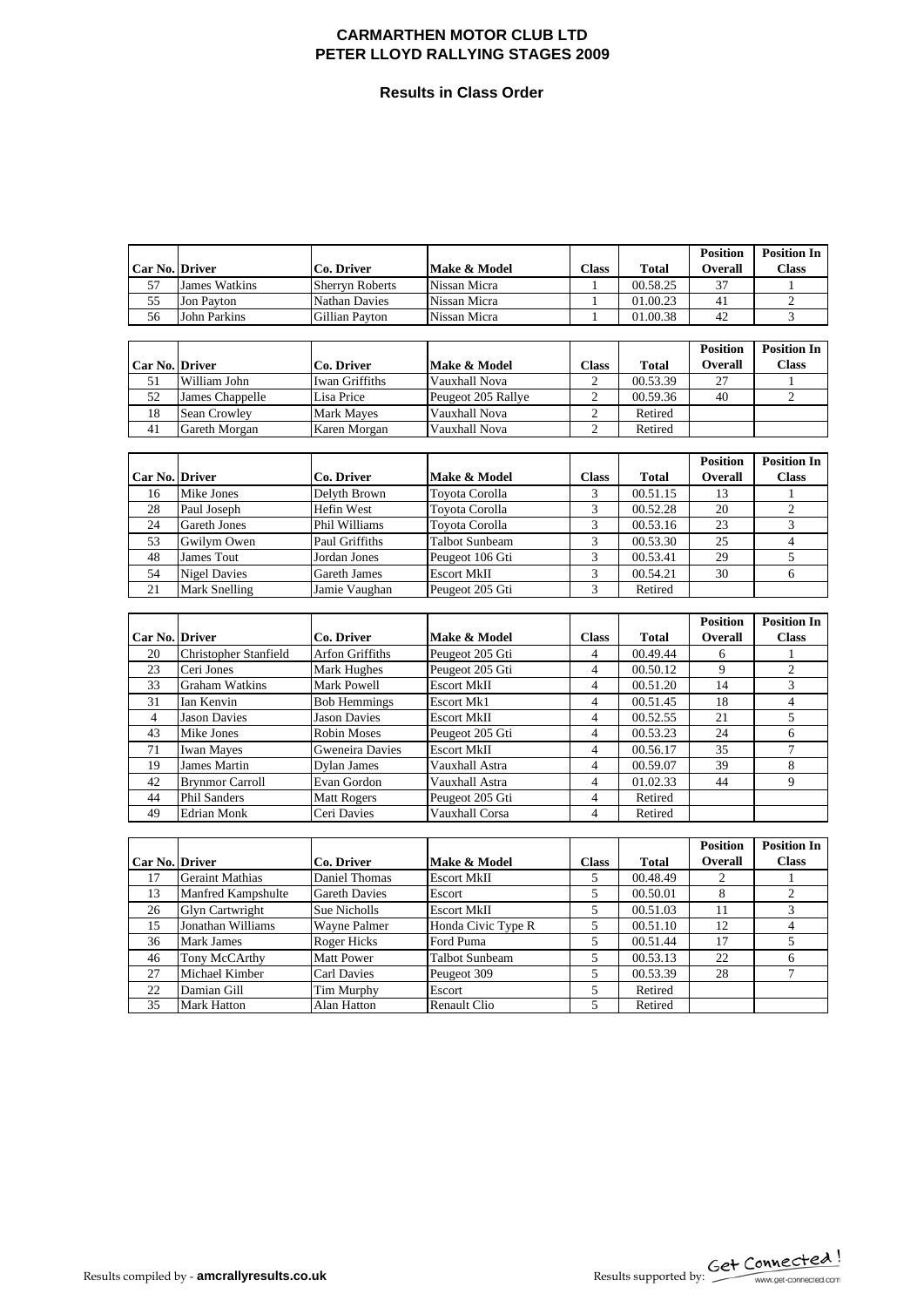#### **Results in Class Order**

|                |                       |                                       |                     |                |              | <b>Position</b>    | <b>Position In</b> |
|----------------|-----------------------|---------------------------------------|---------------------|----------------|--------------|--------------------|--------------------|
| Car No. Driver |                       | Co. Driver                            | Make & Model        | <b>Class</b>   | <b>Total</b> | Overall            | <b>Class</b>       |
| $\overline{2}$ | Chris Jones           | Dafydd Jones                          | Focus Sti           | 6              | 00.46.29     | 1                  |                    |
| 5              | Nigel Jones           | <b>Tracey Giddings</b>                | Subaru Sti          | 6              | 00.48.53     | 3                  | 1                  |
| 3              | Neil Armstrong        | <b>Richard Williams</b>               | Subaru Impreza      | 6              | 00.49.15     | $\overline{4}$     | $\mathfrak{2}$     |
| 9              | Alan Williams         | Kevin Lewis                           | Sierra Cosworth 4x4 | 6              | 00.49.38     | 5                  | 3                  |
| 10             | Alan Bowen            | Jason Sugden                          | Subaru Impreza      | 6              | 00.49.45     | $\overline{7}$     | $\overline{4}$     |
| 25             | Philip Turner         | <b>Simon Anthony</b>                  | Subaru Impreza      | 6              | 00.50.51     | 10                 | 5                  |
| 32             | Andrew Grange         | Chris Jordan                          | <b>Escort MkII</b>  | 6              | 00.51.49     | 19                 | 6                  |
| 45             | <b>Anthony King</b>   | <b>Steven King</b>                    | Subaru Impreza      | 6              | 00.55.51     | 33                 | 7                  |
| 6              | Ray Horton            | <b>Stuart Powell</b>                  | Darrian T90R        | 6              | 00.56.45     | 36                 | 8                  |
| 1              | <b>Robert Tout</b>    | Laura Tout                            | Mitsibushi Evo 9    | 6              | Retired      |                    |                    |
| 8              | <b>Brvan Davies</b>   | Alun Lewis                            | Mitsibushi Evo 6    | 6              | Retired      |                    |                    |
| 12             | <b>John Thomas</b>    | Kelly Llewellyn                       | Mitsibushi Evo 6 RS | 6              | Retired      |                    |                    |
| 37             | Philip Jones          | Ian Jury                              | Audi Ouattro        | 6              | Retired      |                    |                    |
|                |                       |                                       |                     |                |              |                    |                    |
|                |                       |                                       |                     |                |              | <b>Position</b>    | <b>Position In</b> |
| Car No. Driver |                       | Co. Driver                            | Make & Model        | <b>Class</b>   | Total        | Overall            | <b>Class</b>       |
| 11             | Eirian Beynon         | Thomas Beynon                         | Escort              | 7              | 00.51.31     | 15                 | 1                  |
| 14             | <b>Barry Jones</b>    | Chris Williams                        | Escort              | $\tau$         | 00.51.40     | 16                 | $\overline{c}$     |
| 29             | Alan Hands            | Roisin Thomas-Hands Vauxhall Chevette |                     | $\tau$         | 00.53.36     | 26                 | 3                  |
| 30             | James Evans           | Jenny Evans                           | Mazda 323           | $\tau$         | 00.54.43     | 31                 | $\overline{4}$     |
| 40             | Gethin Dafis          | <b>Richard Hughes</b>                 | Vauxhall Astra      | $\overline{7}$ | 00.55.27     | 32                 | 5                  |
| 34             | David Jones           | <b>Glvn Price</b>                     | <b>BMW E30</b>      | $\overline{7}$ | 00.56.05     | 34                 | 6                  |
| 39             | Mark Jones            | <b>Shaun Davies</b>                   | <b>Escort MkII</b>  | $\tau$         | 00.58.40     | 38                 | $\tau$             |
| 47             | Chris Jones           | Daniel Jones                          | <b>Escort MkII</b>  | 7              | 01.02.31     | 43                 | 8                  |
| 38             | Len Giles             | <b>Helen Giles</b>                    | Sierra              | $\tau$         | Retired      |                    |                    |
| 50             | Dafydd Davies         | Ryan Thomas                           | Vauxhall Corsa      | 7              | Retired      |                    |                    |
|                |                       |                                       |                     |                |              |                    |                    |
|                |                       |                                       |                     |                |              | <b>Position In</b> |                    |
| Car No. Driver |                       | Co. Driver                            | Make & Model        | <b>Class</b>   | <b>Total</b> | <b>Class</b>       |                    |
| 59             | <b>Ashley Slights</b> | Jemma Bellingham                      | <b>Toyota Yaris</b> | 8              | 01.11.35     |                    |                    |
| 58             | <b>Cameron Davies</b> | Gareth Yelland                        | Nissan Micra        | $\,$ 8 $\,$    | 01.11.50     | $\overline{2}$     |                    |
| 60             | Alex Parpottas        | Peter Skillen                         | Nissan Micra        | 8              | 01.11.58     | 3                  |                    |
| 62             | Matthew Jackson       | Jane Nichol                           | Nissan Micra        | 8              | 01.13.24     | $\overline{4}$     |                    |
| 65             | James Smith           | Phil Spilsted                         | Nissan Micra        | 8              | 01.13.42     | 5                  |                    |
| 68             | Chris Wheeler         | <b>Brian White</b>                    | Nissan Micra        | 8              | 01.16.10     | 6                  |                    |
| 64             | Matthew Thompson      | Graham Raeburn                        | Nissan Micra        | 8              | 01.16.15     | 7                  |                    |
| 63             | <b>Ben Friend</b>     | Frank Richer                          | Nissan Micra        | 8              | 01.17.51     | 8                  |                    |
| 66             | Aaron McClure         | <b>Trevor Smith</b>                   | Nissan Micra        | 8              | 01.20.07     | 9                  |                    |
| 67             | Ross Owen             | Mark Robinson                         | Nissan Micra        | 8              | 01.21.03     | 10                 |                    |
| 70             | <b>Meirion Evans</b>  | <b>Elgan Davies</b>                   | Nissan Micra        | 8              | 01.23.27     | 11                 |                    |
| 61             | Nick Cristofaro       | Janice Moore                          | Nissan Micra        | 8              | Retired      |                    |                    |
| 69             | <b>Scott Mayes</b>    | Emma Morrison                         | Nissan Micra        | 8              | Retired      |                    |                    |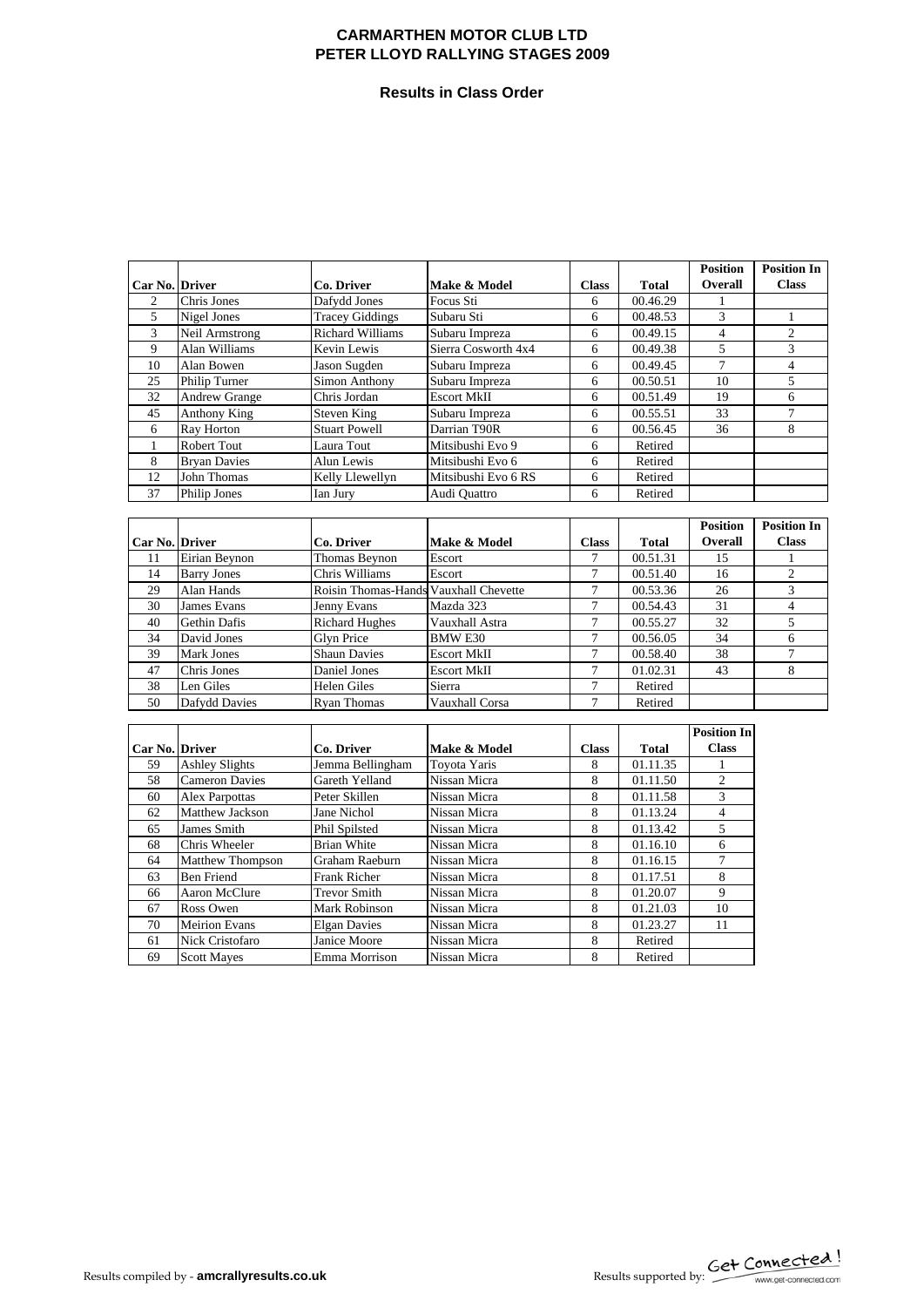## **Top Ten Stage Times**

| Car No. | <b>Stage 1</b> | Car No. | <b>Stage 2</b> |
|---------|----------------|---------|----------------|
| 2       | 09.14          | 2       | 13.16          |
| 1       | 09.19          | 6       | 13.33          |
| 6       | 09.28          | 8       | 13.38          |
| 18      | 09.29          | 1       | 13.40          |
| 8       | 09.32          | 18      | 13.40          |
| 17      | 09.41          | 17      | 13.54          |
| 9       | 09.42          | 5       | 13.58          |
| 5       | 09.48          | 3       | 14.01          |
| 10      | 09.50          | 4       | 14.05          |
| 25      | 09.50          | 10      | 14.12          |

| r No.        | <b>Stage 1</b> | Car No.        | <b>Stage 2</b> |
|--------------|----------------|----------------|----------------|
| 2            | 09.14          | $\overline{2}$ | 13.16          |
| $\mathbf{1}$ | 09.19          | 6              | 13.33          |
| 6            | 09.28          | 8              | 13.38          |
| 18           | 09.29          | 1              | 13.40          |
| 8            | 09.32          | 18             | 13.40          |
| 17           | 09.41          | 17             | 13.54          |
| 9            | 09.42          | 5              | 13.58          |
| 5            | 09.48          | 3              | 14.01          |
| 10           | 09.50          | 4              | 14.05          |
| 25           | 09.50          | 10             | 14.12          |

| Car No. | <b>Stage 4</b> | Car No.        | <b>Stage 5</b> |
|---------|----------------|----------------|----------------|
| 1       | 12.00          | 2              | 11.57          |
| 2       | 12.02          | 5              | 12.16          |
| 18      | 12.26          | 17             | 12.31          |
| 3       | 12.39          | $\overline{4}$ | 12.31          |
| 17      | 12.43          | 3              | 12.37          |
| 6       | 12.44          | 9              | 12.41          |
| 5       | 12.51          | 20             | 12.46          |
| 19      | 12.51          | 13             | 12.48          |
| 20      | 12.51          | 10             | 12.50          |
| 10      | 12.53          | 23             | 12.51          |

| r No. | <b>Stage 4</b> | Car No. | Stage 5 |
|-------|----------------|---------|---------|
| -1    | 12.00          | 2       | 11.57   |
| 2     | 12.02          | 5       | 12.16   |
| 18    | 12.26          | 17      | 12.31   |
| 3     | 12.39          | 4       | 12.31   |
| 17    | 12.43          | 3       | 12.37   |
| 6     | 12.44          | 9       | 12.41   |
| 5     | 12.51          | 20      | 12.46   |
| 19    | 12.51          | 13      | 12.48   |
| 20    | 12.51          | 10      | 12.50   |
| 10    | 12.53          | 23      | 12.51   |

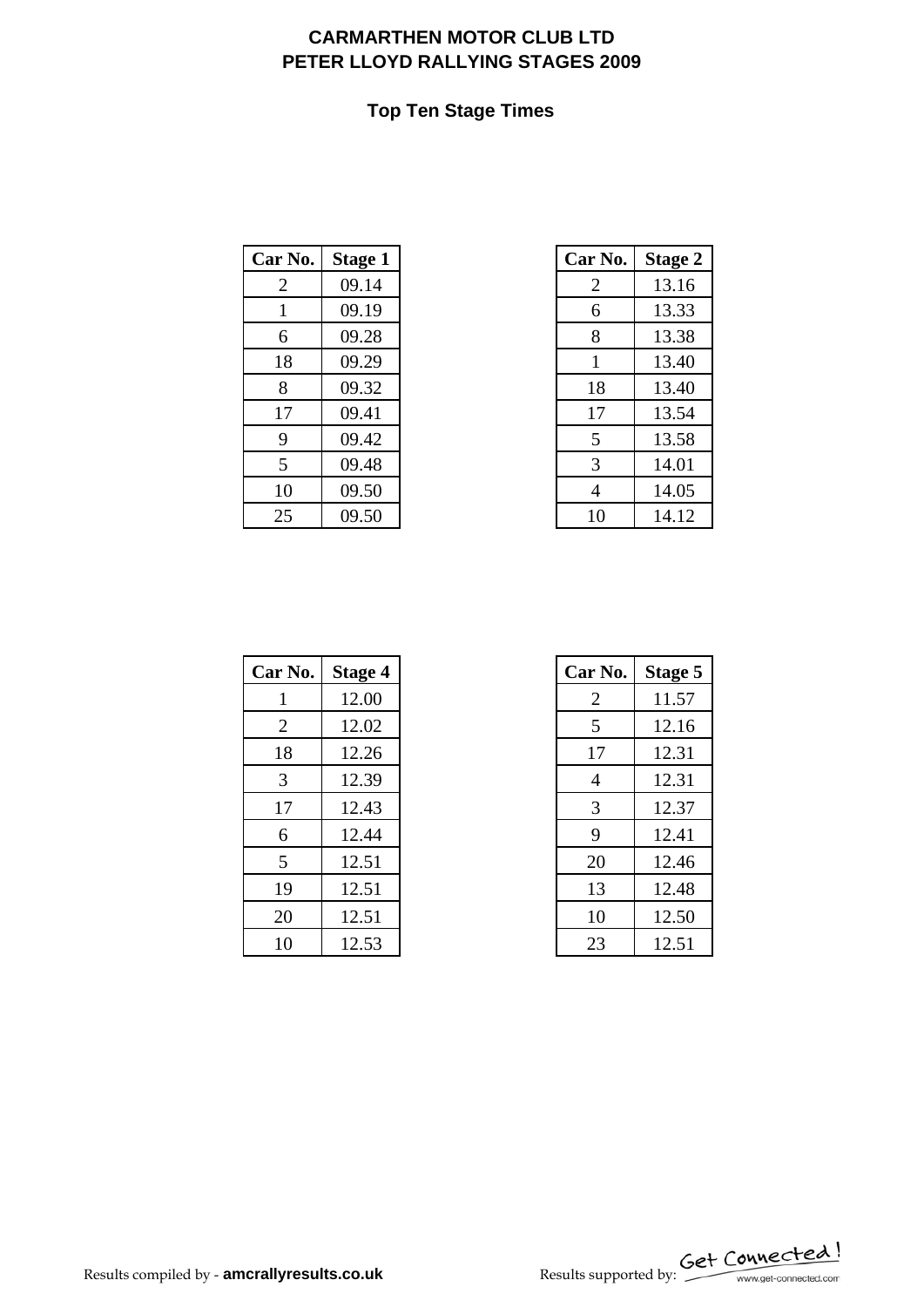# **CARMARTHEN MOTOR CLUB LTD PETER LLOYD RALLYING STAGES 2009 Junior 1000 Results**

|    | <b>Car No Driver</b>    | Co. Driver          | <b>Class</b> |       |       | Stage 1 Stage 2 Stage 3 Stage 4 Stage 5 |         |       | <b>Total</b> | <b>Position</b><br>In Class |
|----|-------------------------|---------------------|--------------|-------|-------|-----------------------------------------|---------|-------|--------------|-----------------------------|
| 59 | <b>Ashley Slights</b>   | Jemma Bellingham    | 8            | 11.13 | 15.47 | 15.46                                   | 14.29   | 14.20 | 01.11.35     |                             |
| 58 | <b>Cameron Davies</b>   | Gareth Yelland      | 8            | 11.14 | 16.01 | 15.53                                   | 14.29   | 14.13 | 01.11.50     | 2                           |
| 60 | Alex Parpottas          | Peter Skillen       | 8            | 11.16 | 16.12 | 15.51                                   | 14.29   | 14.10 | 01.11.58     | 3                           |
| 62 | Matthew Jackson         | Jane Nichol         | 8            | 11.40 | 16.32 | 15.32                                   | 14.56   | 14.44 | 01.13.24     | 4                           |
| 65 | James Smith             | Phil Spilsted       | 8            | 11.33 | 16.33 | 16.22                                   | 14.42   | 14.32 | 01.13.42     | 5                           |
| 68 | Chris Wheeler           | <b>Brian White</b>  | 8            | 12.11 | 17.10 | 16.56                                   | 15.34   | 14.19 | 01.16.10     | 6                           |
| 64 | <b>Matthew Thompson</b> | Graham Raeburn      | 8            | 12.08 | 16.57 | 16.48                                   | 15.14   | 15.08 | 01.16.15     | 7                           |
| 63 | <b>Ben Friend</b>       | <b>Frank Richer</b> | 8            | 12.07 | 17.01 | 18.20                                   | 15.17   | 15.06 | 01.17.51     | 8                           |
| 66 | Aaron McClure           | <b>Trevor Smith</b> | 8            | 12.14 | 17.07 | 19.25                                   | 15.55   | 15.26 | 01.20.07     | 9                           |
| 67 | Ross Owen               | Mark Robinson       | 8            | 12.07 | 17.01 | 21.26                                   | 15.31   | 14.58 | 01.21.03     | 10                          |
| 70 | <b>Meirion Evans</b>    | <b>Elgan Davies</b> | 8            | 12.45 | 17.55 | 20.42                                   | 16.05   | 16.00 | 01.23.27     | 11                          |
| 61 | Nick Cristofaro         | Janice Moore        | 8            | 11.09 | 15.57 | Retired                                 |         |       | Retired      |                             |
| 69 | <b>Scott Mayes</b>      | Emma Morrison       | 8            | 12.11 | 17.14 | 17.06                                   | Retired |       | Retired      |                             |
|    |                         |                     |              |       |       |                                         |         |       |              |                             |